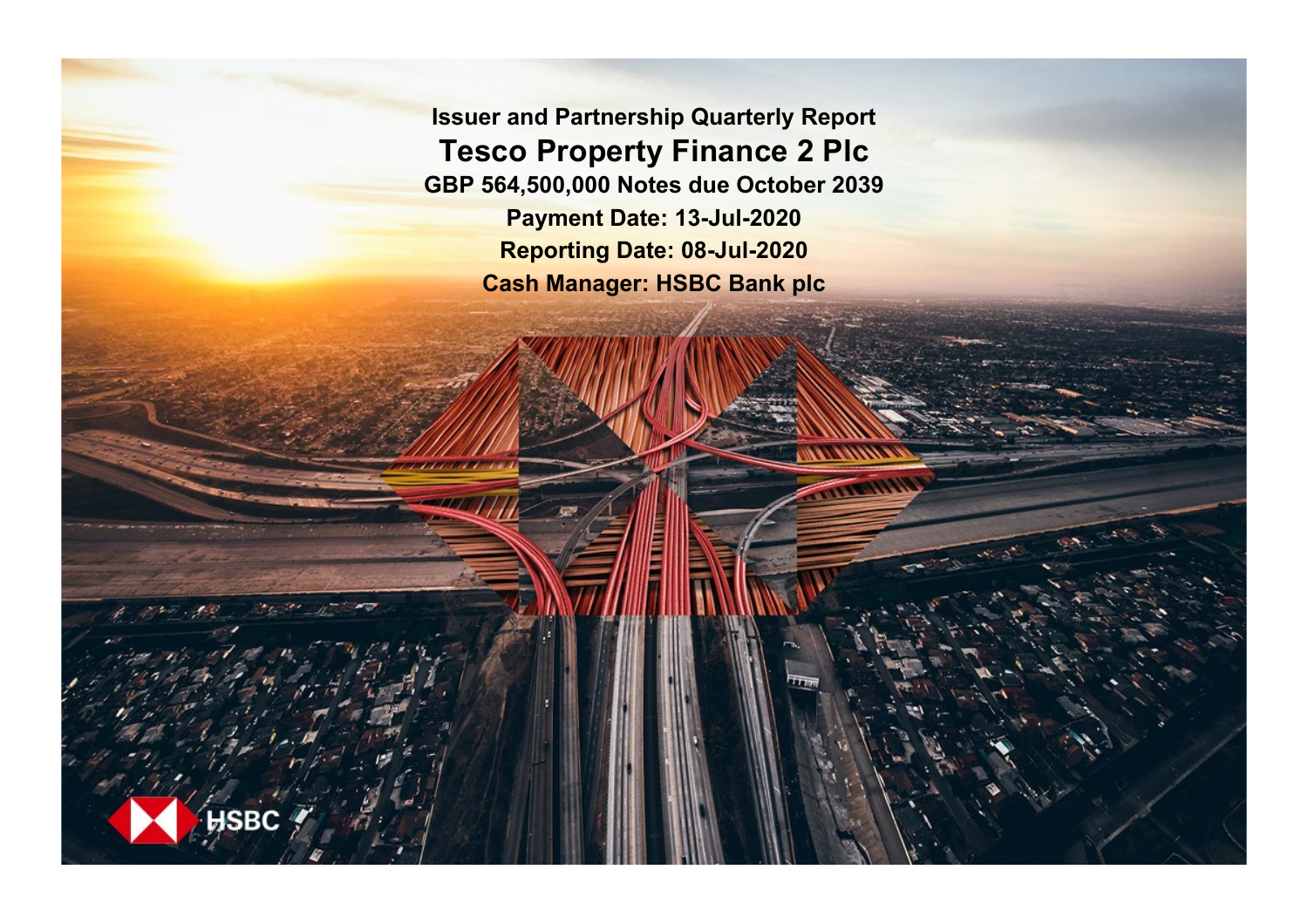

#### **Contents**

<span id="page-1-0"></span>

|                                                    | Page           |
|----------------------------------------------------|----------------|
| Contents                                           | $\overline{2}$ |
| <b>Transaction Details</b>                         | 3              |
| Loan Report                                        | 4              |
| <b>Reserves</b>                                    | 5              |
| Partnership Accounts                               | 6              |
| Partnership Available Funds                        | 8              |
| Partnership Pre-Enforcement Priority of Payments   | 9              |
| <b>Bond Report</b>                                 | 10             |
| <b>Bond Ratings</b>                                | 11             |
| <b>Issuer Accounts</b>                             | 12             |
| <b>Issuer Available Funds</b>                      | 13             |
| <b>Issuer Pre-Enforcement Priority of Payments</b> | 14             |
| <b>Disclaimer</b>                                  | 15             |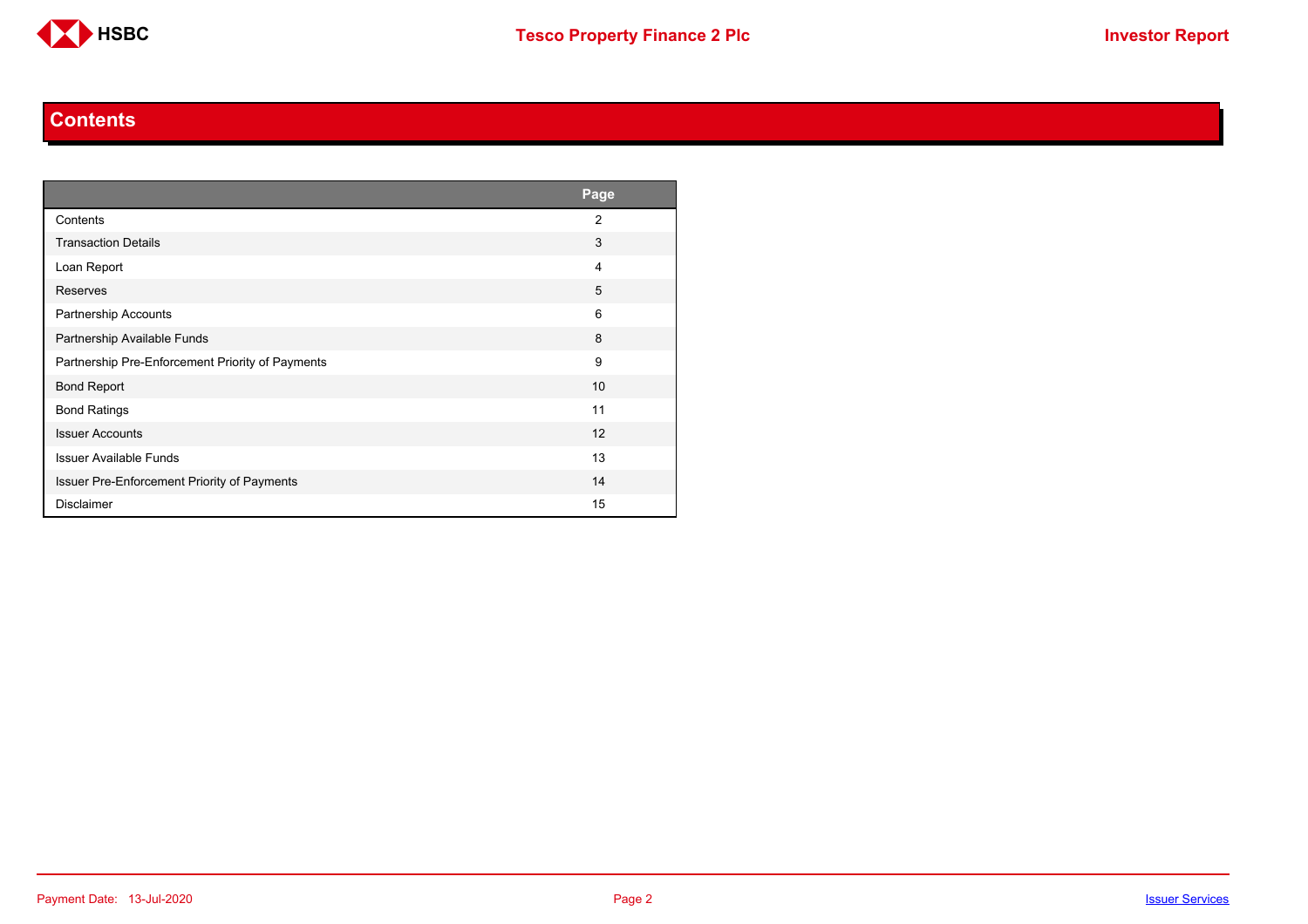

#### <span id="page-2-0"></span>**Transaction Details**

| <b>Key Dates</b>            |                               | <b>HSBC Contact Details</b>    |
|-----------------------------|-------------------------------|--------------------------------|
| <b>Closing Date</b>         | Wednesday, 23 September, 2009 | Role                           |
| <b>Calculation Date</b>     | Wednesday, 8 July, 2020       | Name                           |
| Calculation Period (start)  | Wednesday, 8 April, 2020      | Email                          |
| Calculation Period (end)    | Wednesday, 8 July, 2020       | <b>Group Email</b>             |
| Interest Period (start)     | Tuesday, 14 April, 2020       | Telephone                      |
| Interest Period (end)       | Monday, 13 July, 2020         |                                |
| <b>Current Payment Date</b> | Monday, 13 July, 2020         | <b>Period Day Counts</b>       |
| Next Payment Date           | Tuesday, 13 October, 2020     | <b>Calculation Period Days</b> |
| <b>Final Maturity Date</b>  | Thursday, 13 October, 2039    | <b>Interest Period Days</b>    |

| <b>HSBC Contact Details</b> |                               |
|-----------------------------|-------------------------------|
| Role                        | <b>Client Service Manager</b> |
| <b>Name</b>                 | Arjeet Das                    |
| <b>Fmail</b>                | arjeet.das@hsbc.com           |
| Group Email                 | ctla.securitsation@hsbc.com   |
| Telephone                   | 0207 991 3754                 |

| <b>Period Day Counts</b>       |         |  |
|--------------------------------|---------|--|
| <b>Calculation Period Days</b> | 91 days |  |
| <b>Interest Period Days</b>    | 90 days |  |

| <b>Transaction Parties</b>  |                                             |
|-----------------------------|---------------------------------------------|
| Issuer                      | Tesco Property Finance 2 Plc                |
| The Partnership             | The Tesco Atrato Limited Partnership        |
| Cash Manager                | <b>HSBC Bank plc</b>                        |
| <b>Account Bank</b>         | <b>HSBC Bank plc</b>                        |
| <b>Property Advisor</b>     | Cushman & Wakefield LLP                     |
| <b>Issuer Swap Provider</b> | Tesco                                       |
| Property Pool Manager       | Spen Hill Management Limited                |
| <b>Partnership Operator</b> | Crestbridge Property Partnerships Ltd       |
| Trustee                     | HSBC Corporate Trustee Company (UK) Limited |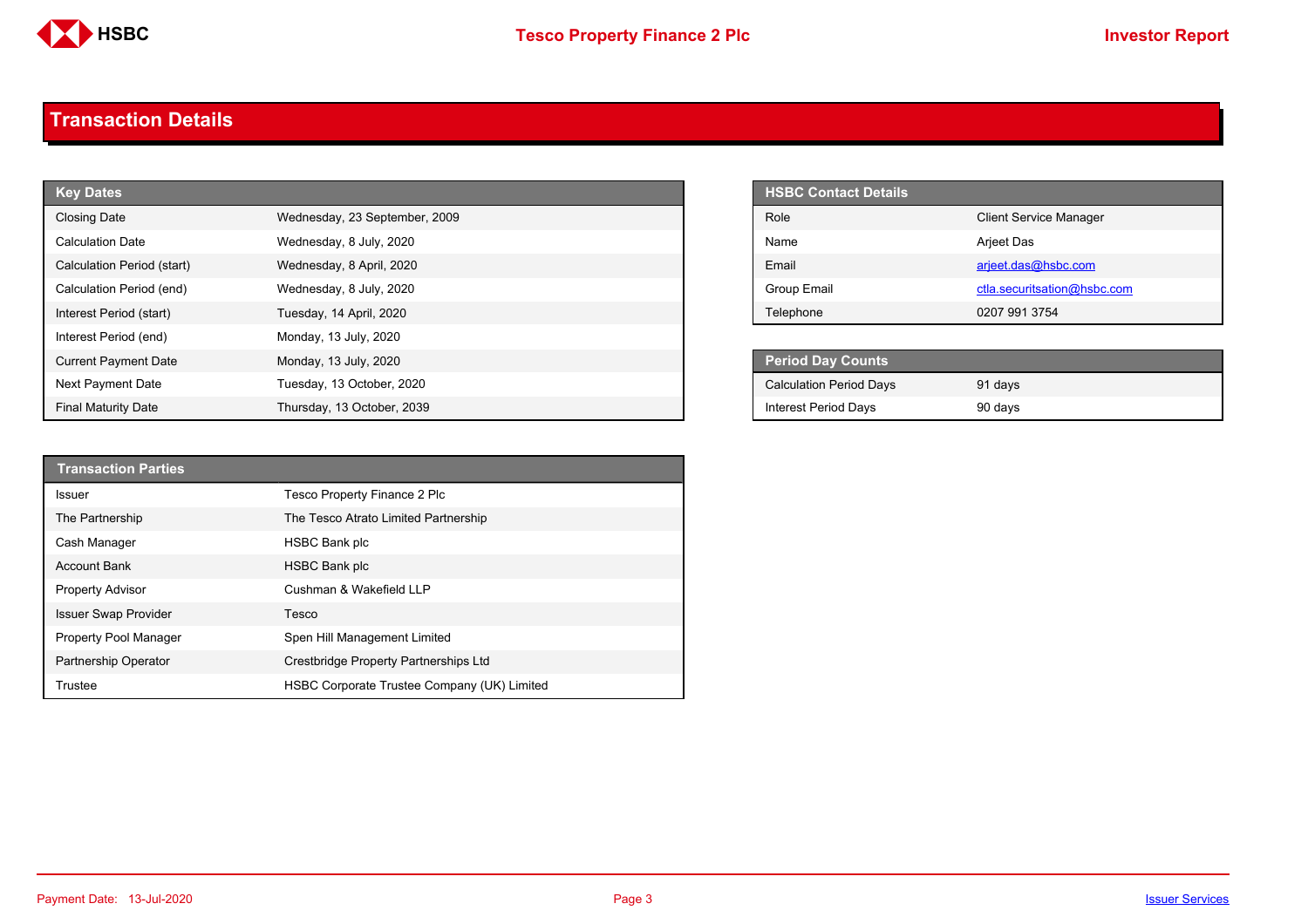

# <span id="page-3-0"></span>**Loan Report**

| <b>Class</b>                      | <b>FACILITY</b>           |
|-----------------------------------|---------------------------|
| Currency                          | GBP                       |
| ISIN                              |                           |
| <b>Payment Frequency</b>          | Quarterly                 |
| <b>Current Payment Date</b>       | 13-Jul-2020               |
| <b>Interest Accrual Method</b>    | <b>Actual/Actual ICMA</b> |
| <b>Final Maturity Date</b>        | 13-Oct-2039               |
|                                   |                           |
| <b>Current Period Rates:</b>      |                           |
| Reference Index                   | <b>Fixed Rate</b>         |
| <b>Index Determination Date</b>   | N/A                       |
| <b>Index Rate</b>                 | 6.05170%                  |
| Margin                            | 0.00000%                  |
| <b>Total Coupon</b>               | 6.05170%                  |
|                                   |                           |
| <b>Transaction Amounts:</b>       |                           |
| <b>Original Issue Size</b>        | £564,500,000.00           |
| Opening Balance for Period        | £467,874,550.00           |
| <b>Beginning Pool Factor</b>      | 0.82883                   |
| <b>Principal Repayments</b>       | £3,179,968.00             |
| <b>Closing Balance for Period</b> | £464,694,582.00           |
| <b>Ending Pool Fctor</b>          | 0.82320                   |
|                                   |                           |
| <b>Prior Unpaid Interest</b>      | £0.00                     |
| Interest on Prior Unpaid          | £ 0.00                    |
| <b>Current Interest Due</b>       | £7,078,591.04             |
| <b>Total Interest Paid</b>        | £7,078,591.04             |
| <b>Unpaid Interest</b>            | £0.00                     |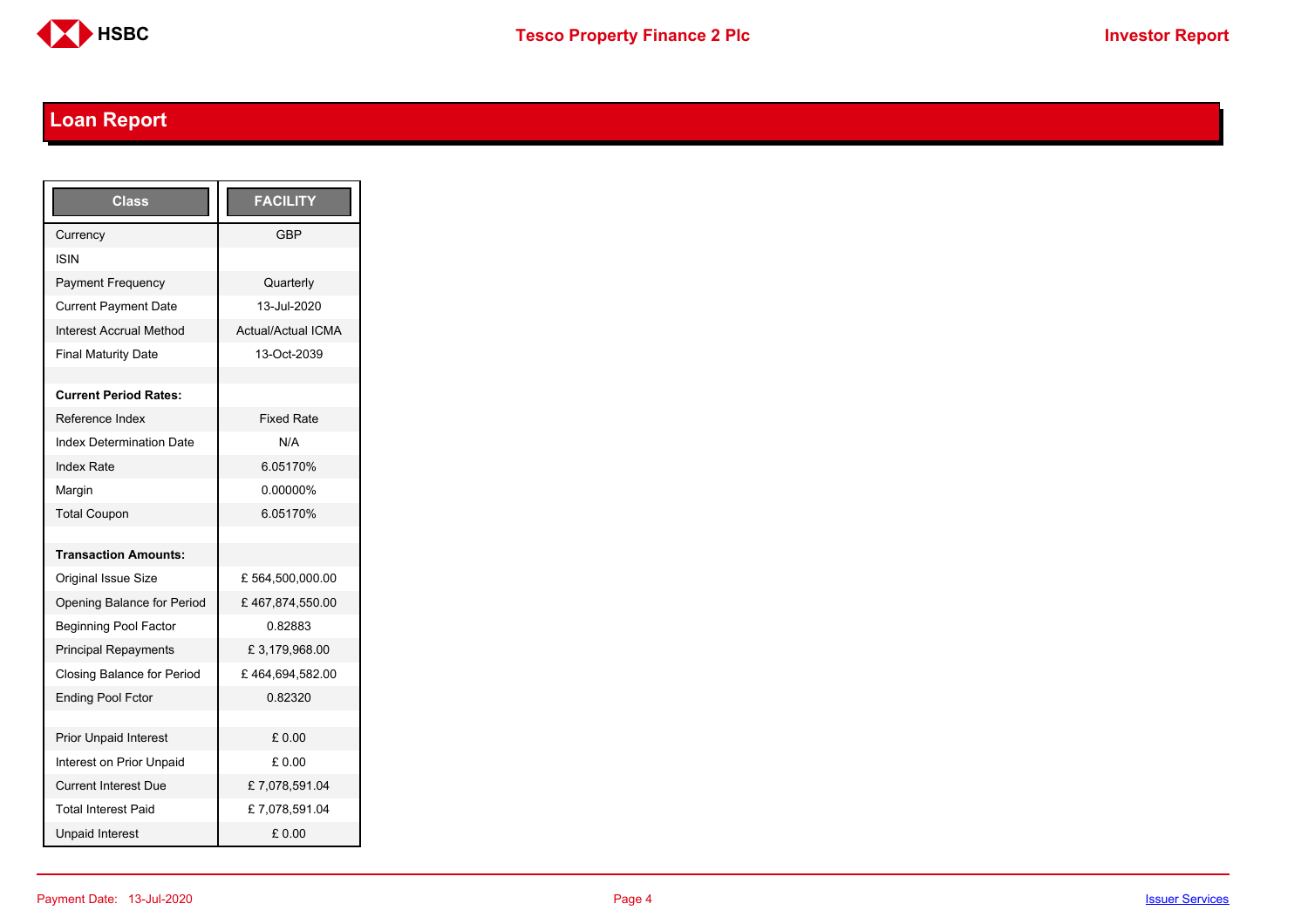

## <span id="page-4-0"></span>**Partnership Reserves**

| <b>Partnership Expenses Reserve Ledger</b>         |              |
|----------------------------------------------------|--------------|
| Opening Balance                                    | £500,000.00  |
| Debits to the Partnership Expenses Reserve Ledger  | £0.00        |
| Credits to the Partnership Expenses Reserve Ledger | £ 0.00       |
| Closing Balance                                    | £ 500,000.00 |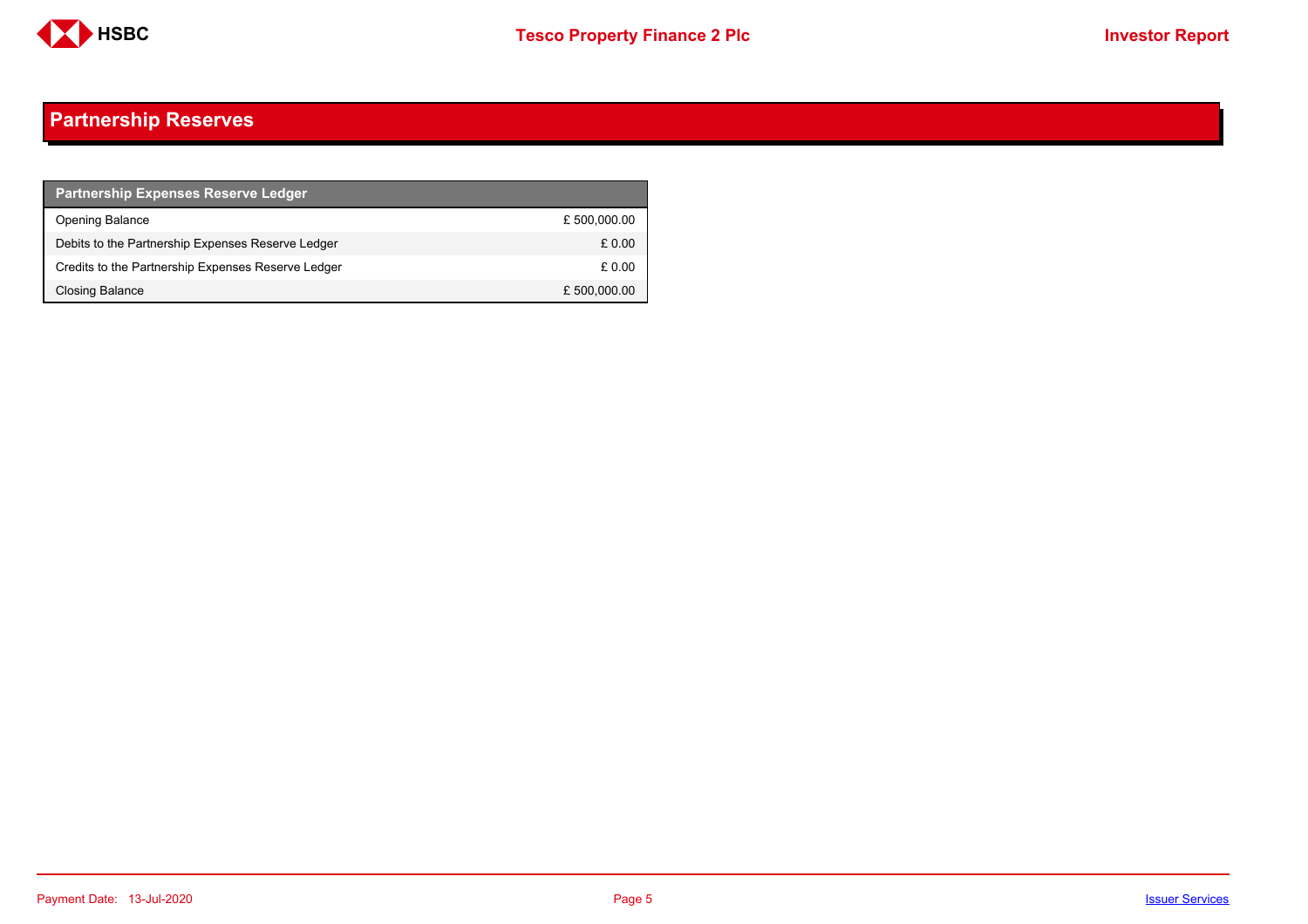

## <span id="page-5-0"></span>**Partnership Accounts**

| Partnership Rent Account <b>P</b>       |                |
|-----------------------------------------|----------------|
| <b>Opening Balance</b>                  |                |
| Debits to the Partnership Rent Account  | £10,039,574.42 |
| Credits to the Partnership Rent Account | £10,039,574.42 |
| Closing Balance                         |                |

| <b>Partnership Disposal Proceeds Account</b>         |  |
|------------------------------------------------------|--|
| <b>Opening Balance</b>                               |  |
| Debits to the Partnership Disposal Proceeds Account  |  |
| Credits to the Partnership Disposal Proceeds Account |  |
| Closing Balance                                      |  |

| <b>Partnership Insurance Proceeds Account</b>         |  |
|-------------------------------------------------------|--|
| <b>Opening Balance</b>                                |  |
| Debits to the Partnership Insurance Proceeds Account  |  |
| Credits to the Partnership Insurance Proceeds Account |  |
| <b>Closing Balance</b>                                |  |

| <b>Partnership VAT Account</b>         |                |
|----------------------------------------|----------------|
| <b>Opening Balance</b>                 | £ 2,007,914.88 |
| Debits to the Partnership VAT Account  | £ 2,007,914.87 |
| Credits to the Partnership VAT Account | £ 2,007,914.87 |
| Closing Balance                        | £ 2,007,914.88 |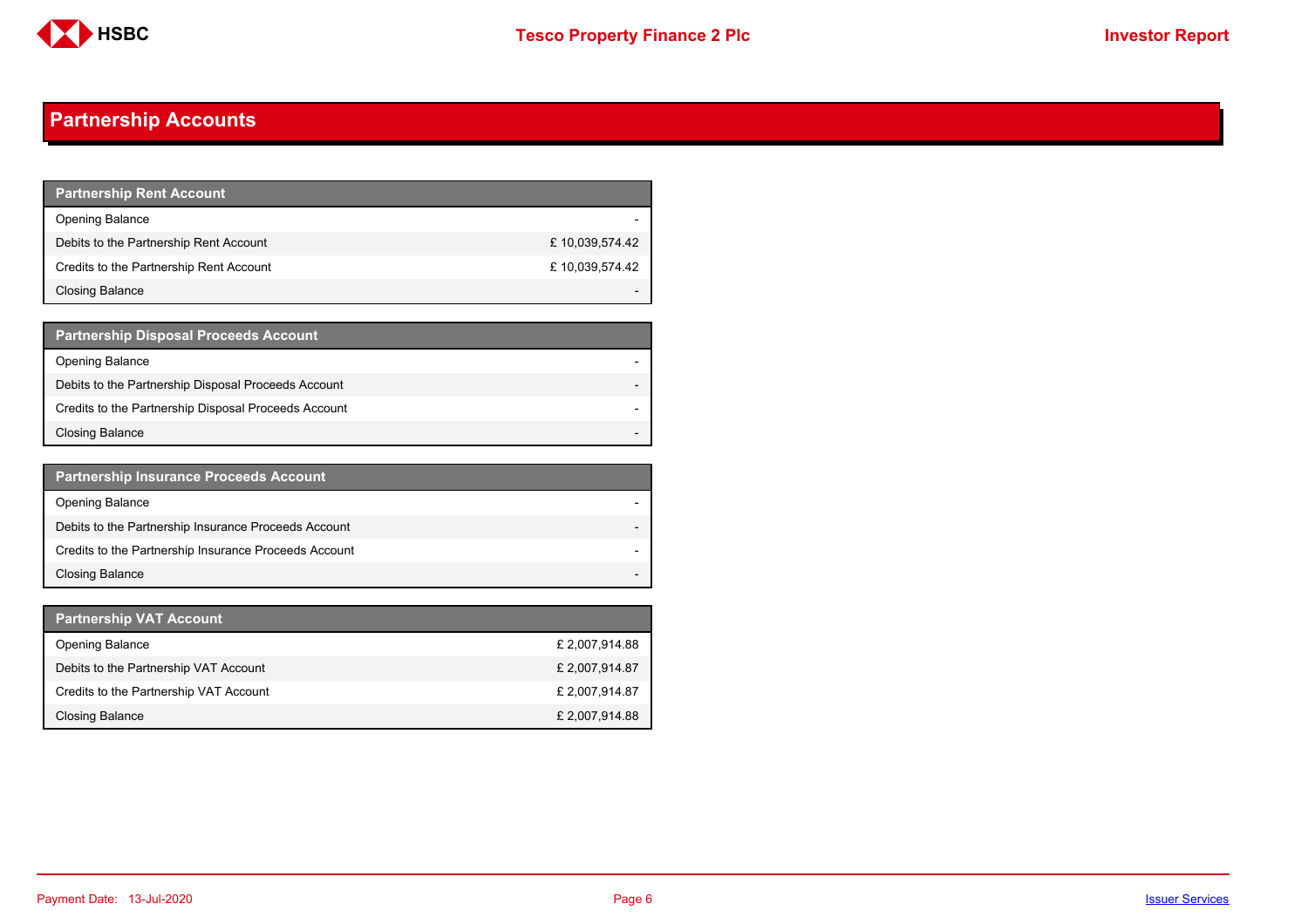

## **Partnership Accounts**

| <b>Partnership Transaction Account</b>         |                |
|------------------------------------------------|----------------|
| <b>Opening Balance</b>                         | £ 500,000.00   |
| Debits to the Partnership Transaction Account  | £10,438,968.76 |
| Credits to the Partnership Transaction Account | £10,438,968.76 |
| Closing Balance                                | £ 500,000.00   |

| <b>General Partner Corporation Tax Reserve</b>         |  |
|--------------------------------------------------------|--|
| <b>Opening Balance</b>                                 |  |
| Debits to the General Partner Corporation Tax Reserve  |  |
| Credits to the General Partner Corporation Tax Reserve |  |
| <b>Closing Balance</b>                                 |  |

| <b>General Partner VAT Transaction Account</b>         |                          |
|--------------------------------------------------------|--------------------------|
| <b>Opening Balance</b>                                 |                          |
| Debits to the General Partner VAT Transaction Account  |                          |
| Credits to the General Partner VAT Transaction Account |                          |
| <b>Closing Balance</b>                                 | $\overline{\phantom{0}}$ |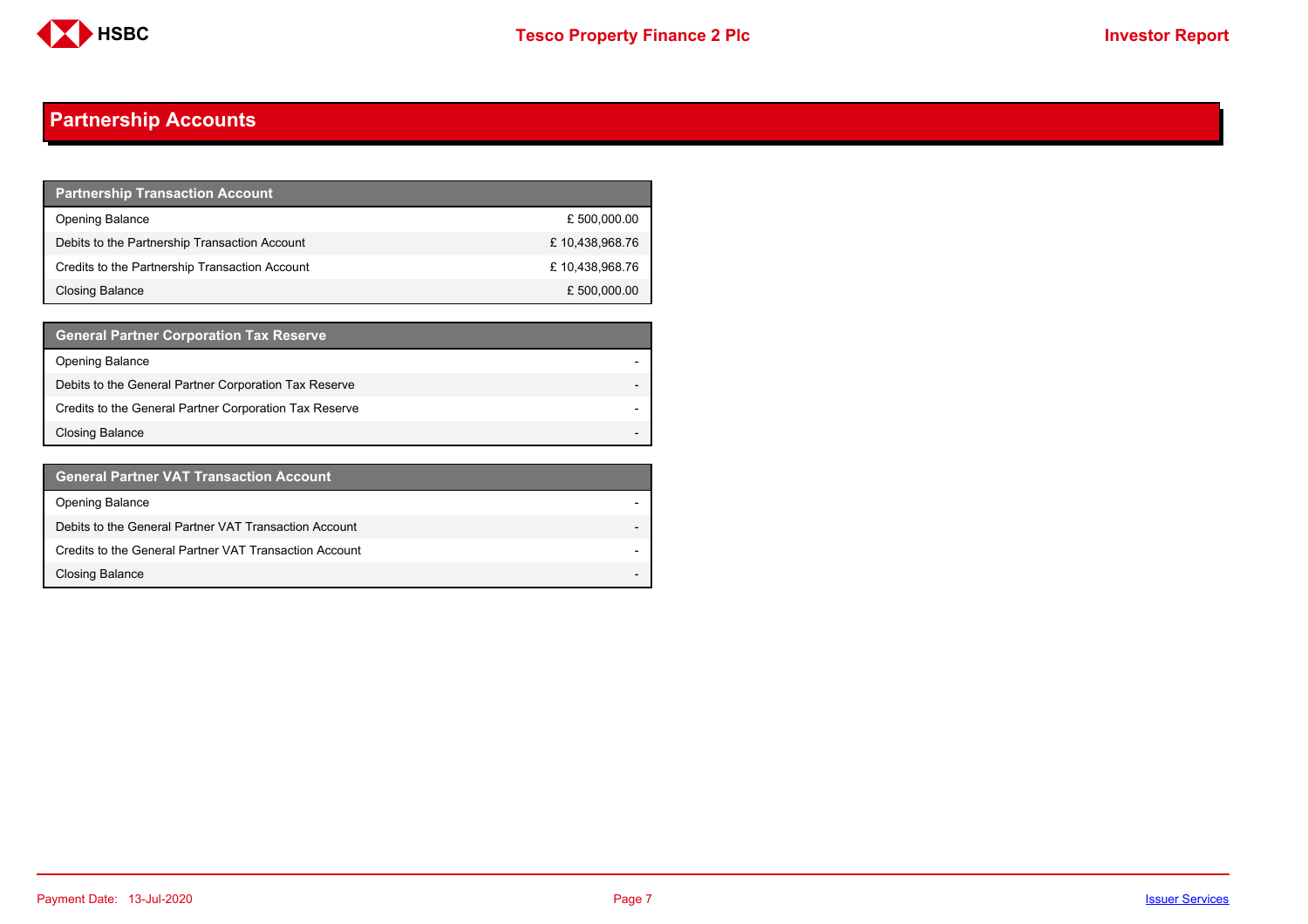

# <span id="page-7-0"></span>**Partnership Available Funds**

| <b>Available Interest Proceeds</b>                                                                                                                     |                 |
|--------------------------------------------------------------------------------------------------------------------------------------------------------|-----------------|
| (a) Rental Income Received by the Partnership                                                                                                          | £10,039,574.42  |
| (b) the amount payable to the Partnership by the Issuer under Swap Agreement the amount payable to the Partnership by the Issuer under Swap Agreeement | £10,258,582.98  |
| (c) Amount transferred from the Partnership VAT account                                                                                                | £429.45         |
| (d) Amount to be transferred from the Partnership Disposal Account                                                                                     |                 |
| (e) Amount to be transferred from the Partnership Insurance Proceeds Account                                                                           |                 |
| (f) Interest received by on the Partnership Accounts and Rent Account                                                                                  | £1,470.33       |
| (g) Eligible Investment Earnings by Partnership                                                                                                        |                 |
| (h) Any advance of the Partnership Expenses Loan                                                                                                       |                 |
| (i) any net proceeds of a CPO Disposal of a Mortgaged Property                                                                                         |                 |
| (i) Funds recorded on the Subordinated Reserve Ledger                                                                                                  |                 |
| (k) any net proceeds of a disposal of a Mortgage Property                                                                                              |                 |
| (I) Any other sums standing to credit of the Partnership Transaction Account                                                                           |                 |
| <b>Total Available Proceeds</b>                                                                                                                        | £ 20,300,057.18 |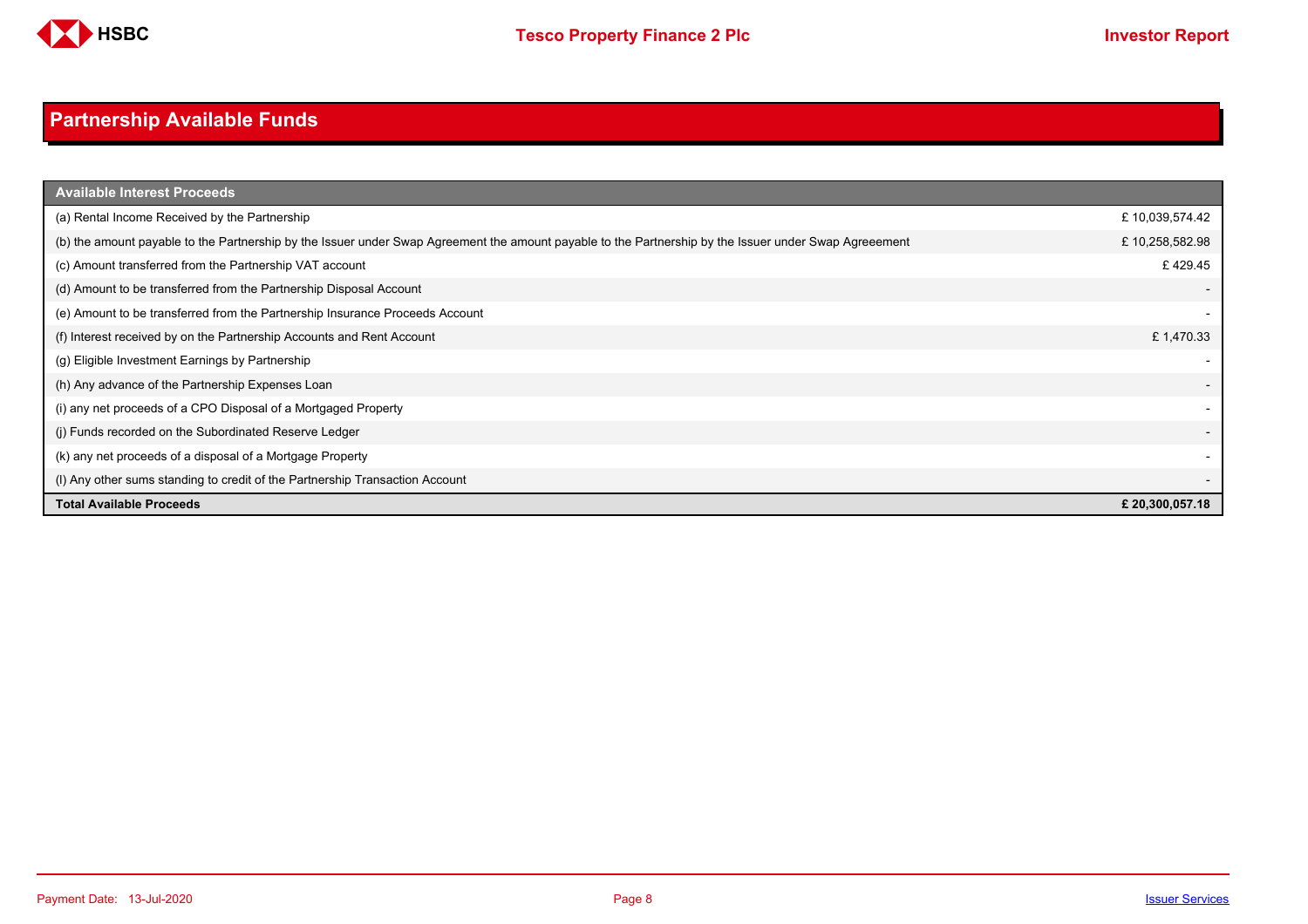

## <span id="page-8-0"></span>**Partnership Pre-Enforcement Priority of Payments**

| <b>Partnership Pre-Enforcement Priority of Payments</b>                                                                  | <b>Amounts Paid</b> | <b>Available Funds</b> |
|--------------------------------------------------------------------------------------------------------------------------|---------------------|------------------------|
|                                                                                                                          |                     | £ 20,300,057.18        |
| (a) in or towards satisfaction of any fees to the Partnership Security Trustee                                           | £1,500.00           | £ 20,298,557.18        |
| (b) in or towards satisfaction of Issuer Trustee and other Expenses (Ongoing Partnership Facility Fee)                   | £ 2,700.00          | £ 20,295,857.18        |
| (c) in or towards satisfaction of any operating expenses incurred by the Partnership (excluding GP UK Tax)               | £8,477.55           | £ 20,287,379.63        |
| (d) in or towards satisfaction, pro rata and pari passu according to the respective amounts due in respect of:           |                     | £20,287,379.63         |
| (i) Partnership Operator Fee                                                                                             | £940.00             | £20,286,439.63         |
| (ii) Partnership Property Advisor Fee                                                                                    |                     | £20,286,439.63         |
| (iii) Nominees/Nominees Holdco Corporate Services Provider Fee                                                           | £4,386.50           | £ 20,282,053.13        |
| (iv) Nominees/Nominees Holdco Side Letter Fee                                                                            |                     | £ 20,282,053.13        |
| (v) Account Bank Fee                                                                                                     |                     | £ 20,282,053.13        |
| (vi) Cash Manger Fee                                                                                                     |                     | £ 20,282,053.13        |
| (vii) Woolwich Cash Manager Fee                                                                                          |                     | £ 20,282,053.13        |
| (vii) Issuer Corporate Services Provider, Paying Agent, Account Bank and Cash Manager (Ongoing Partnership Facility Fee) | £17,987.67          | £ 20,264,065.46        |
| (viii) Head Lease Payment                                                                                                |                     | £ 20,264,065.46        |
| (e) Partnership Expenses Ledger payment (max £6,250)                                                                     |                     | £ 20,264,065.46        |
| (f) in or towards satisfaction, pro rata and pari passu according to the respective amounts due in respect of:           |                     | £ 20,264,065.46        |
| (i) Partnership Loan Interest                                                                                            | £7,078,591.04       | £13,185,474.42         |
| (ii) Partnership Swap Payment                                                                                            | £9,861,088.42       | £3,324,386.00          |
| (g) Partnership Loan Principal Payment                                                                                   | £3,179,968.00       | £144,418.00            |
| (h) Issuer Profit Amount (Ongoing Partnership Facility Fee                                                               | £750.00             | £143,668.00            |
| (i) Partnership Property Pool Manager Fee                                                                                | £52,041.23          | £91,626.77             |
| (j) Partnership Swap Termination Amount                                                                                  |                     | £91,626.77             |
| (k) Partnership Expense Reserve Ledger Payment                                                                           |                     | £91,626.77             |
| (I) Alteration Adjustment Rent/ Substitution Adjustment Rent Payment                                                     |                     | £91,626.77             |
| (m) any amount due and payable by the Partnership to the Subordinated Loan Facility                                      |                     | £91,626.77             |
| (n) any excess into the Partnership Distribution Account                                                                 | £91,626.77          |                        |
| <b>Total Distribution Amount</b>                                                                                         | £ 20,300,057.18     |                        |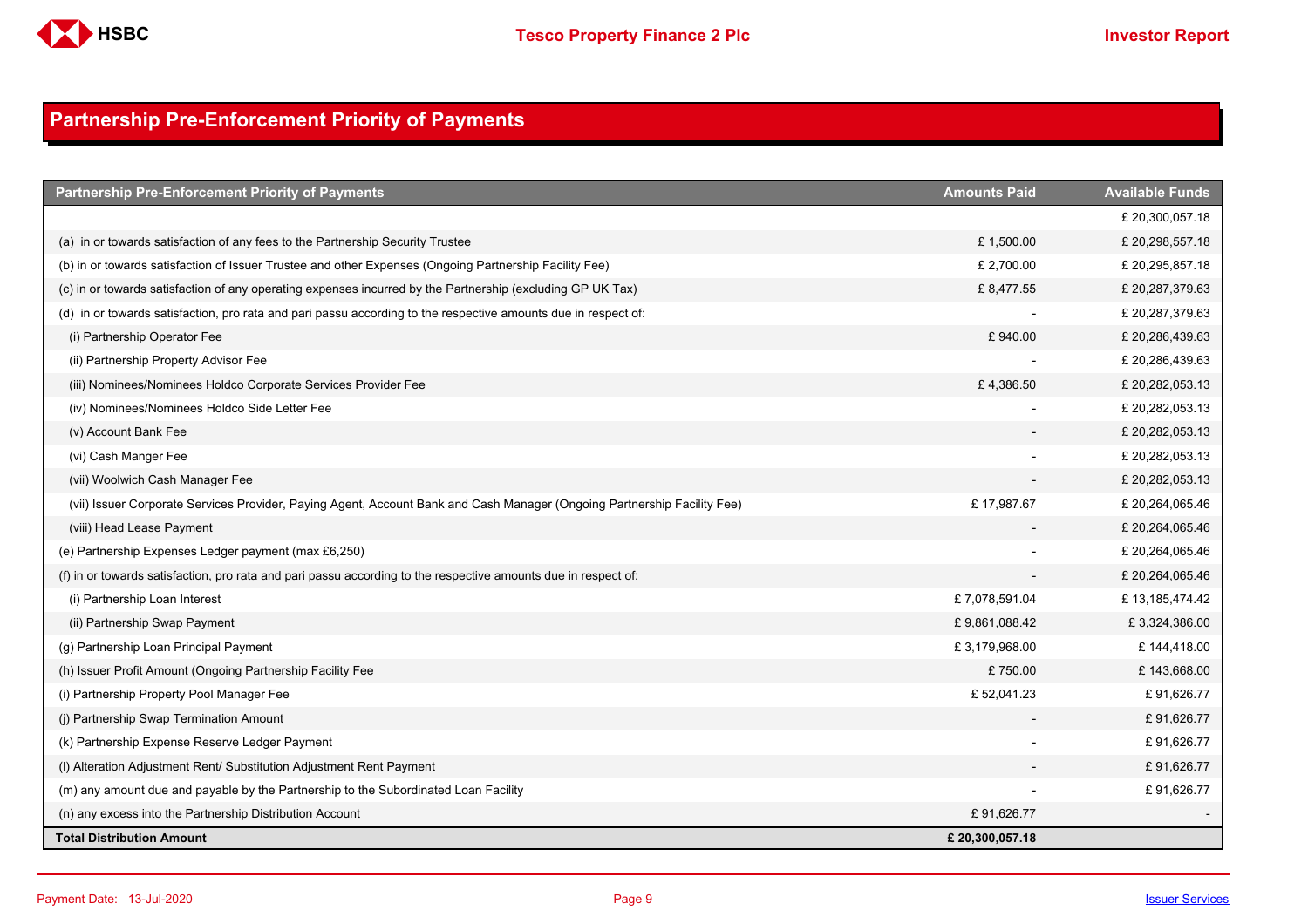

# <span id="page-9-0"></span>**Bond Report**

| Class                           | <b>BOND</b>               |
|---------------------------------|---------------------------|
| Currency                        | <b>GBP</b>                |
| ISIN                            | XS0347919028              |
| <b>Payment Frequency</b>        | Quarterly                 |
| <b>Current Payment Date</b>     | 13-Jul-2020               |
| <b>Interest Accrual Method</b>  | <b>Actual/Actual ICMA</b> |
| <b>Final Maturity Date</b>      | 13-Oct-2039               |
|                                 |                           |
| <b>Current Period Rates:</b>    |                           |
| Reference Index                 | <b>Fixed Rate</b>         |
| <b>Index Determination Date</b> | N/A                       |
| <b>Index Rate</b>               | 6.05170%                  |
| Margin                          | 0.00000%                  |
| <b>Total Coupon</b>             | 6.05170%                  |
|                                 |                           |
| <b>Transaction Amounts:</b>     |                           |
| Original Issue Size             | £564,500,000.00           |
| Opening Balance for Period      | £467,874,550.00           |
| <b>Beginning Pool Factor</b>    | 0.82883                   |
| <b>Principal Repayments</b>     | £3,179,968.00             |
| Closing Balance for Period      | £464,694,582.00           |
| <b>Ending Pool Fctor</b>        | 0.82320                   |
|                                 |                           |
| <b>Prior Unpaid Interest</b>    | £ 0.00                    |
| Interest on Prior Unpaid        | £ 0.00                    |
| <b>Current Interest Due</b>     | £7,078,591.04             |
| <b>Total Interest Paid</b>      | £7,078,591.04             |
| <b>Unpaid Interest</b>          | £0.00                     |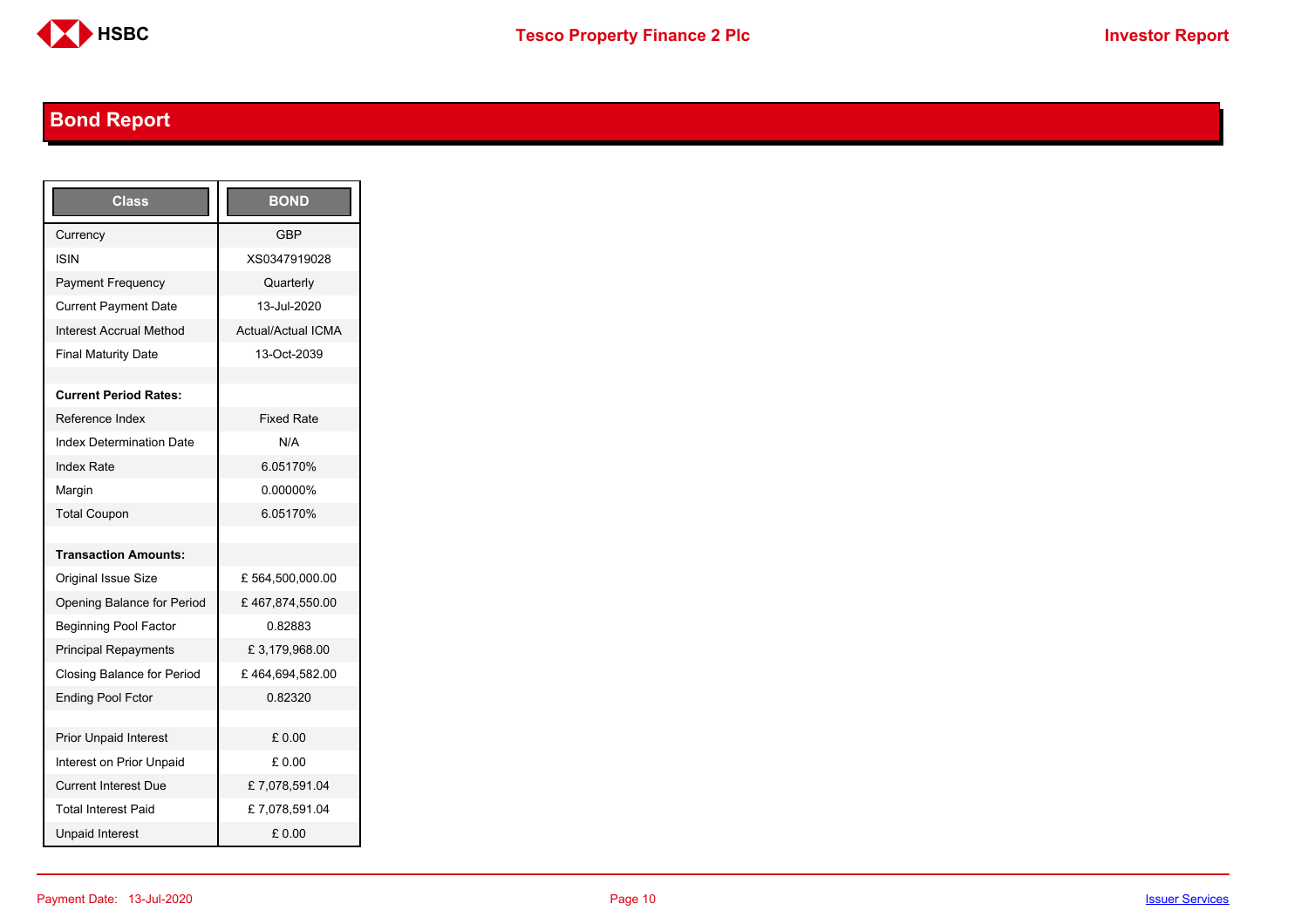

# <span id="page-10-0"></span>**Bond Ratings**

| <b>Original Ratings</b> | <b>S&amp;P</b> | <b>Fitch</b> | Moody's | <b>DBRS</b> |
|-------------------------|----------------|--------------|---------|-------------|
| <b>BOND</b>             | $A-$           | $A-$         | A3      | n/a         |
|                         |                |              |         |             |
| <b>Current Ratings</b>  | S&P            | <b>Fitch</b> | Moody's | <b>DBRS</b> |
| <b>BOND</b>             | BBB-           | BBB-         | Baa3    | n/a         |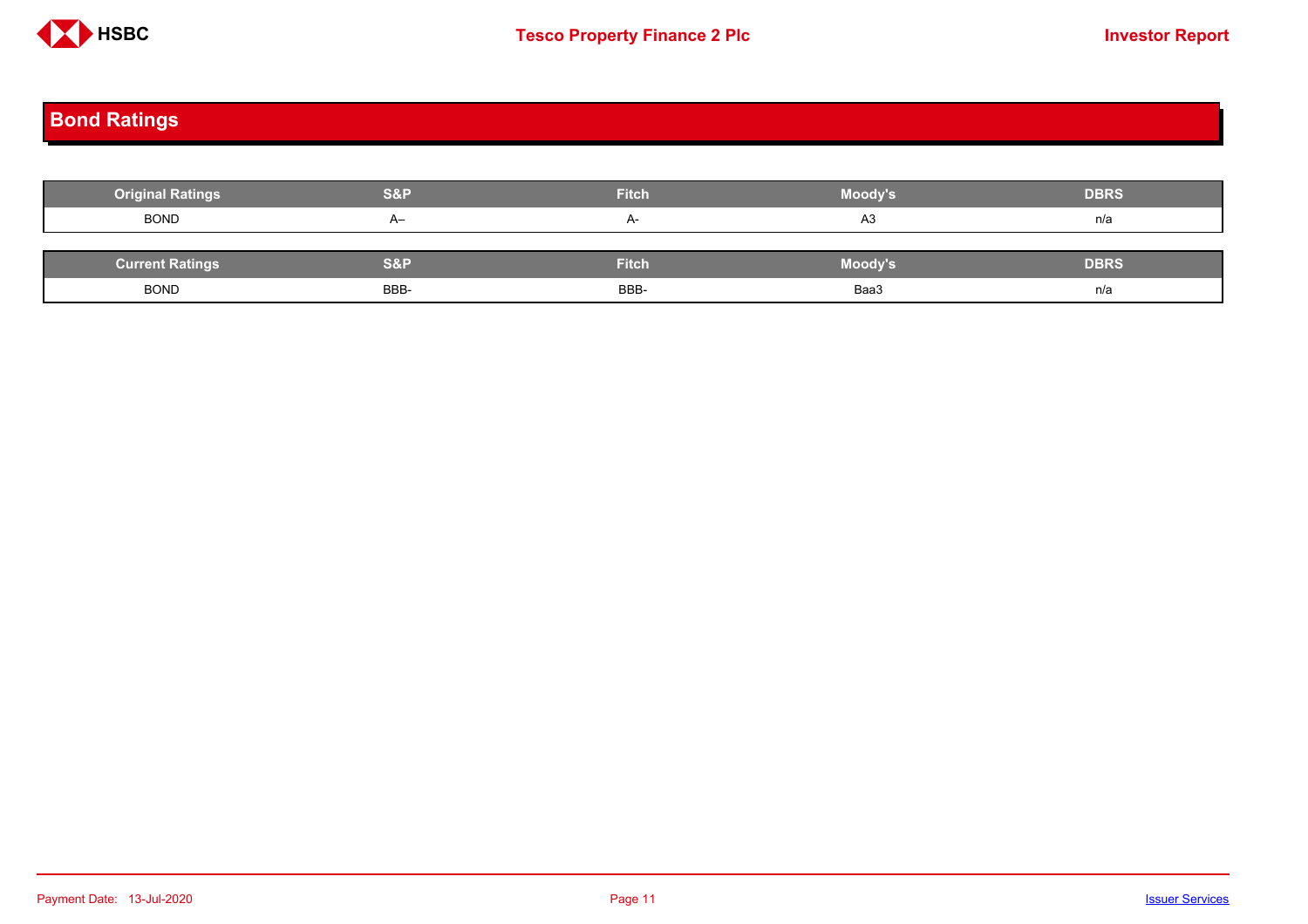

#### <span id="page-11-0"></span>**Issuer Accounts**

| <b>Issuer Transaction Account</b>         |                |
|-------------------------------------------|----------------|
| <b>Opening Balance</b>                    | £87,938.18     |
| Debits to the Issuer Transaction Account  | £10,676,749.81 |
| Credits to the Issuer Transaction Account | £10,677,499.81 |
| Closing Balance                           | £88,696.72     |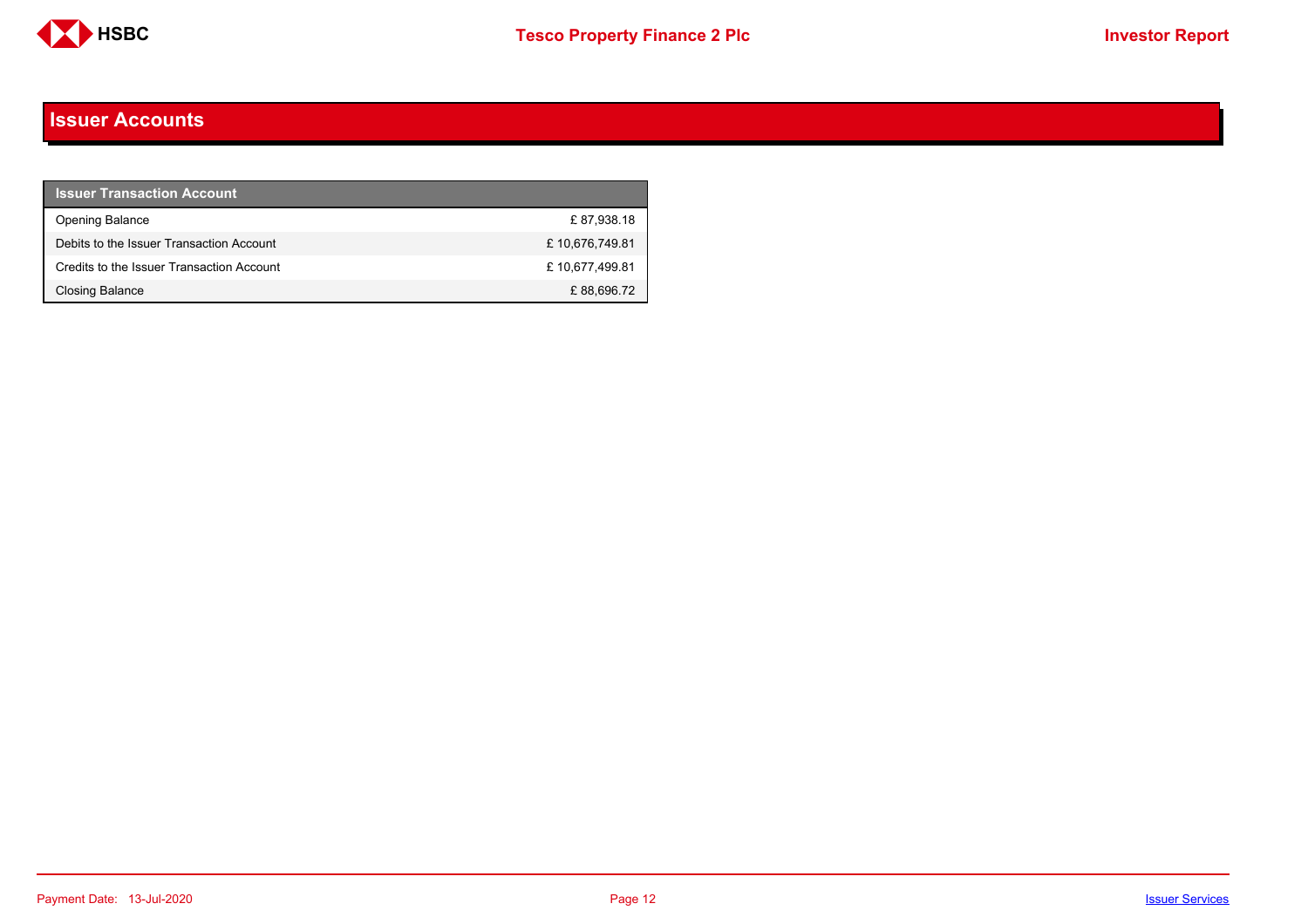

#### <span id="page-12-0"></span>**Issuer Available Funds**

| <b>Issuer Available Funds</b>                                                        |                |
|--------------------------------------------------------------------------------------|----------------|
| (a) any amount payable to the Issuer under the Partnership Swap Agreement            | £9,861,088.42  |
| (b) all interest, principal payable to the Issuer in respect of the Partnership Loan | £10,279,996.71 |
| (c) any amount payable to the Issuer under the Issuer Swap Agreement                 | £10,258,582.98 |
| (d) interest received by the Issuer on the Issuer Transaction Account                | £ 8.54         |
| (e) the earnings and proceeds from the Issuer making any Eligible Investmentst       |                |
| <b>Total Available Interest Proceeds</b>                                             | £30.399.676.65 |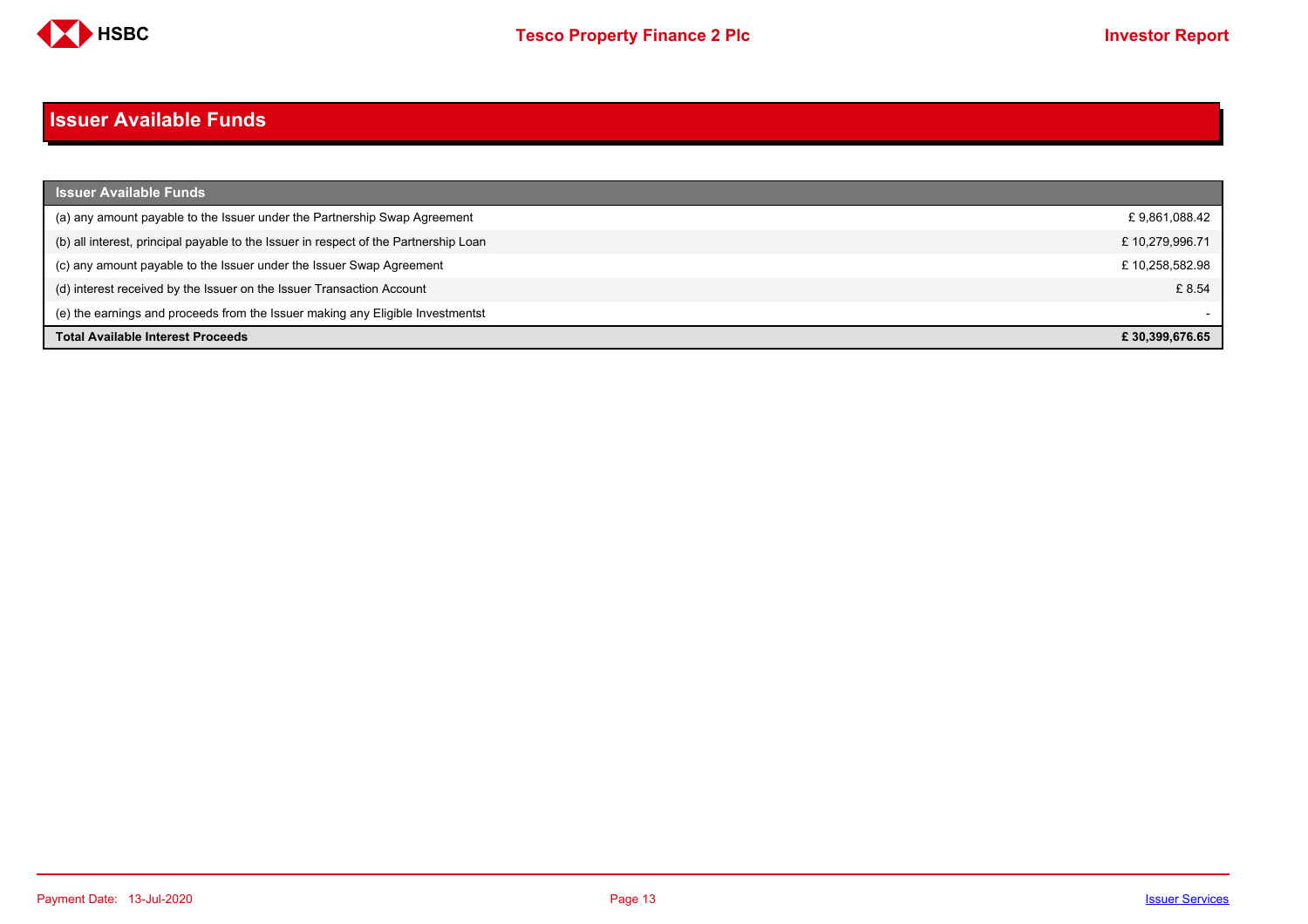

## <span id="page-13-0"></span>**Issuer Pre-Enforcement Priority of Payments**

| <b>Issuer Pre-Enforcement Priority of Payments</b>                                                                       | <b>Amounts Paid</b>      | <b>Available Funds</b> |
|--------------------------------------------------------------------------------------------------------------------------|--------------------------|------------------------|
|                                                                                                                          |                          | £30,399,676.65         |
| (a) in or towards satisfaction of amounts due in respect of the fees and any other amounts payable by the Issuer to the: | $\overline{\phantom{a}}$ | £30,399,676.65         |
| (i) Bond Trustee                                                                                                         | £1,200.00                | £30,398,476.65         |
| (ii) Security Trustee                                                                                                    | £1,500.00                | £30,396,976.65         |
| (b) in or towards satisfaction of any amounts payable by the Issuer in respect of operating expenses                     |                          | £30,396,976.65         |
| (c) in or towards satisfaction, pro rata and pari passu according to the respective amounts due in respect of:           |                          | £30,396,976.65         |
| (i) Issuer/Issuer Holdco Corporate Services Provider Fee                                                                 | £12,987.67               | £30,383,988.98         |
| (ii) Paying Agent/Registrar Fee                                                                                          | £500.00                  | £30,383,488.98         |
| (iii) Account Bank Fee                                                                                                   | £750.00                  | £30,382,738.98         |
| (iv) Cash Manager Fee                                                                                                    | £3,750.00                | £30,378,988.98         |
| (d) in or towards satisfaction, pro rata and pari passu according to the respective amounts due in respect of:           |                          | £30,378,988.98         |
| $(i)(a)$ Bond Interest                                                                                                   | £7,078,591.04            | £ 23,300,397.94        |
| (i)(b) Bond Principal                                                                                                    | £3,179,968.00            | £ 20,120,429.94        |
| (ii) Issuer Swap Provider Payment                                                                                        | £9,861,088.42            | £10,259,341.52         |
| (iii) Parnership Swap Payment                                                                                            | £10,258,582.98           | £758.54                |
| (e) Issuer Profit Amount                                                                                                 | £750.00                  | £ 8.54                 |
| (f) Swap Subordinated Amoutns payment to the Issuer Swap Provider                                                        |                          | £ 8.54                 |
| (g) in or towards satisfaction of any Issuer Partnership Swap Termination Amount                                         |                          | £ 8.54                 |
| (h) the surplus (if any) to the Issuer Transaction Account                                                               | £ 8.54                   |                        |
| <b>Total Distribution Amount</b>                                                                                         | £30,399,676.65           |                        |